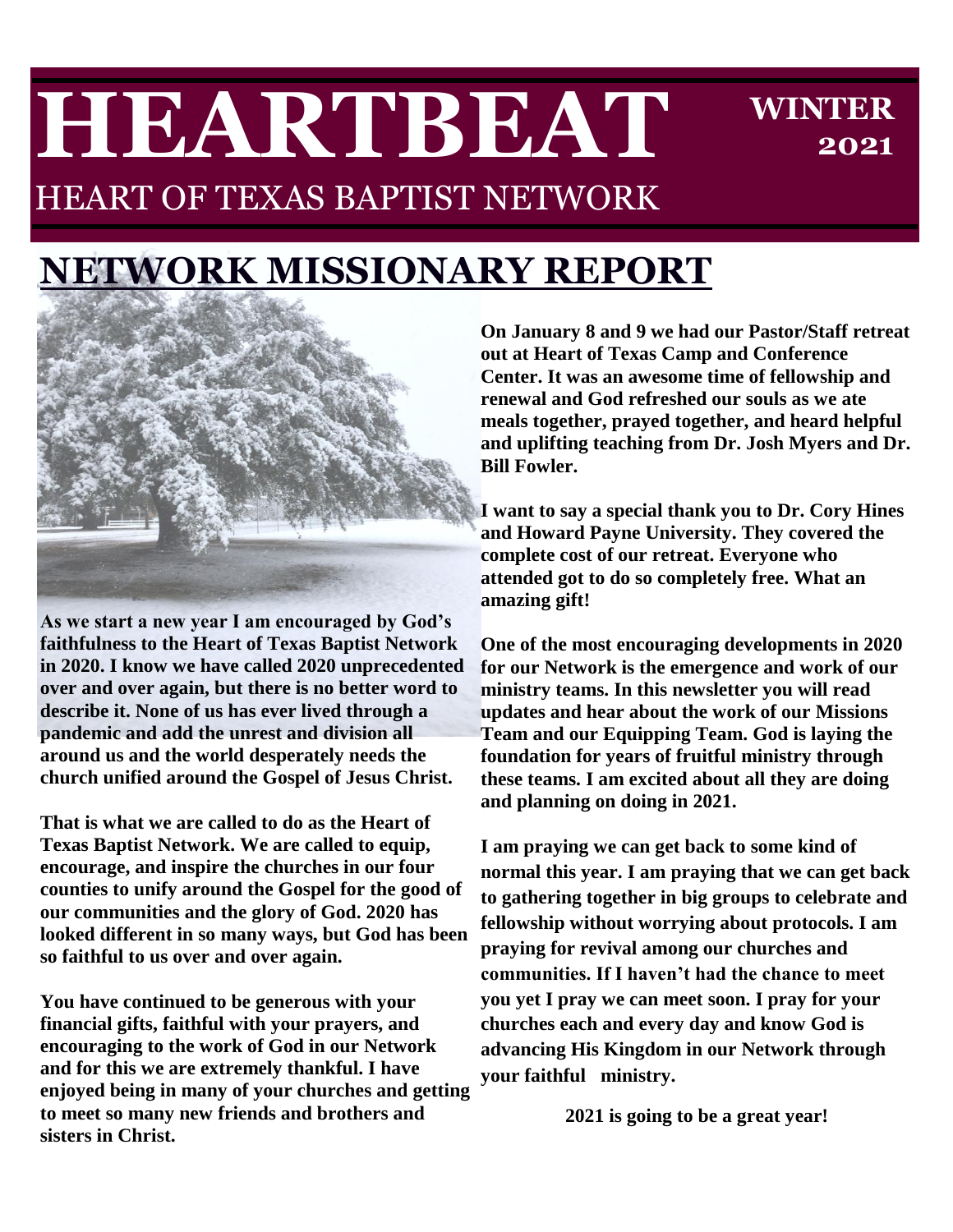#### **THE MISSION TEAM**

The Mission Team would like to highlight three items:

**1. Momentum:** We are promoting and encouraging churches in 2021 to offer the free, 6-week online course Momentum Yes! [\(https://www.momentumyes.com/\)](https://www.momentumyes.com/). For short, we just call it "Momentum". Ten churches have already signed up! Your church could make it available for individuals but we encourage small groups for generating discussion.

#### *What is Momentum?*

- An easy-to-use tool, which teaches, inspires, and equips everyday people to rethink God's mission.
- Designed to actively engage believers in taking the next steps in God's mission.
- A video series for small groups, which will enable us maximize our opportunity to make Jesus famous here, near, and far away.

We encourage each church the plans to use the Momentum curriculum to attend the **training on Saturday, February 6 from 9:30- 11:30 AM at the HOTBN office**. The same training may be offered again in the future.

**2. Brother Ponce in Mexico:** In December, he had a serious case of COVID. Yesterday, he updated me that his doctor has said he is now out of danger. But he asks for continued prayer because he has a bad bedsore, he has lost more than 20 lbs., continues using some oxygen and rehab at home. Thanks to the churches who have prayed for him and have contributed financially!

**3. Staci Powers in Zambia:** At the annual meeting, we invited churches to adopt Staci Powers for one month. "Adoption" simply means that during your month you do something special for her that lets her know she is loved, remembered, and lifted up. Be creative! These are the churches that have signed up: January (CABC), February (Crossroads), March (FBC Mullin), April (FBC Brownwood), May (Southside), June (Victory), and July (Rocky Creek).

*If your church would like to know more about Momentum or sign up for August, September, October, November, or December, please contact Sam Goff [\(samg@cogginchurch.org](mailto:samg@cogginchurch.org) or 202-340-4803). Thanks!*



CBR Journals are still available at the Resource office for anyone that would like to have one. **They are FREE!**

We are currently reading through the plan together and journaling what God is teaching us. The reading plan teaches the New Testament every year and leads us through the Old Testament every three years.

If you would like to receive e-mail devotionals twice a week please contact the office at 325-643-1348 or email ministryasst.texasmissions@gmail.com to get your copy.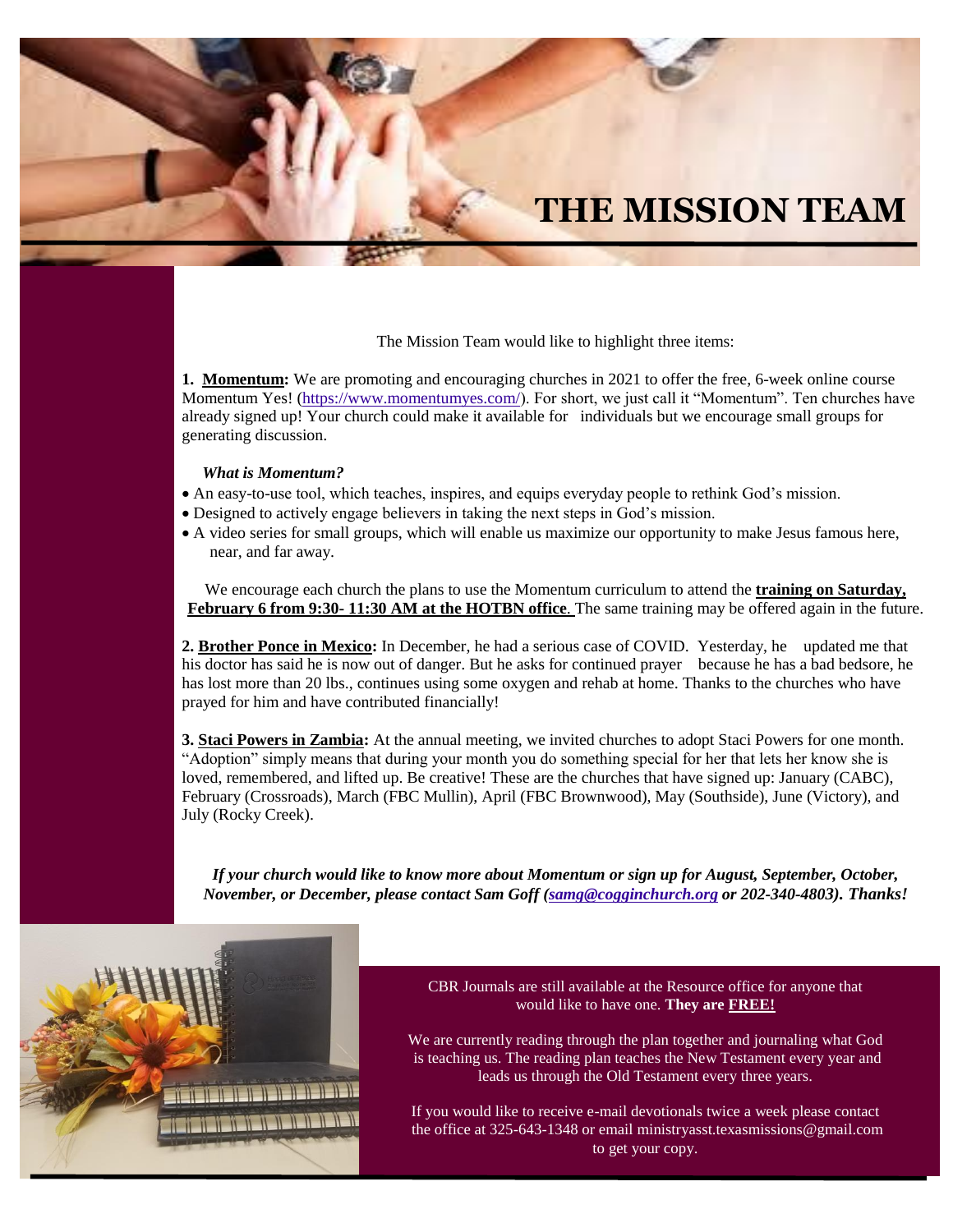### **EQUIPPING TEAM**

Here we are!!! The New Year has dawned, and we are getting used to writing and saying 2021. We hope that you are blessed, and you are pursuing the opportunities that God has placed in your path.

With all that is happening in our world, thinking about keeping ministry safe is always a important subject. On January 30<sup>th</sup>, the Heart of Texas Baptist Network is hosting a Keeping Church Safe for Kids Conference. This training is **FREE.** We will begin registration at 8:30 am and the conference will begin promptly at 9 am. Our presenters for the morning will be Marcus Wood, attorney, who has prepared some thought-provoking material to help us think though the legal ramifications of Keeping Our Ministries safe. Also, Joy Mitchell, Children's Director at FBC Bangs will share how to practically keep our children safe. We will conclude the meeting at 12 noon. To preregister, call the office or email [ministryasst.texasmissions@gmail.com.](mailto:ministryasst.texasmissions@gmail.com.)

Our team will be meeting in a few weeks to finalize plans for the rest of 2021. If you have ideas or needs for equipping your church, please contact me at [rjustice.rcbc@gmail.com.](mailto:rjustice.rcbc@gmail.com.)

Rick Justice, Team Leader



#### **EXECUTIVE BOARD MEETING AMONG THE CHURCHES**

Executive Board Meetings for 2021 are as follows:

- **Monday, February 8 at 6:30 pm**  Resource Center Office, Early, TX
- **Monday, March 22 at 6:30 pm** FBC Comanche, Comanche, TX
- **Monday, May 17 at 6:30pm** Resource Center Office, Early, TX
- **Monday, August 16 at 6:30pm** Fellowship Goldthwaite

There will be a Zoom link that we will send out a few days prior to the meeting so Executive Board members that would like to join virtually, can do so.





- FBC DeLeon is seeking a Pastor
- FBC May is seeking a Youth Minister